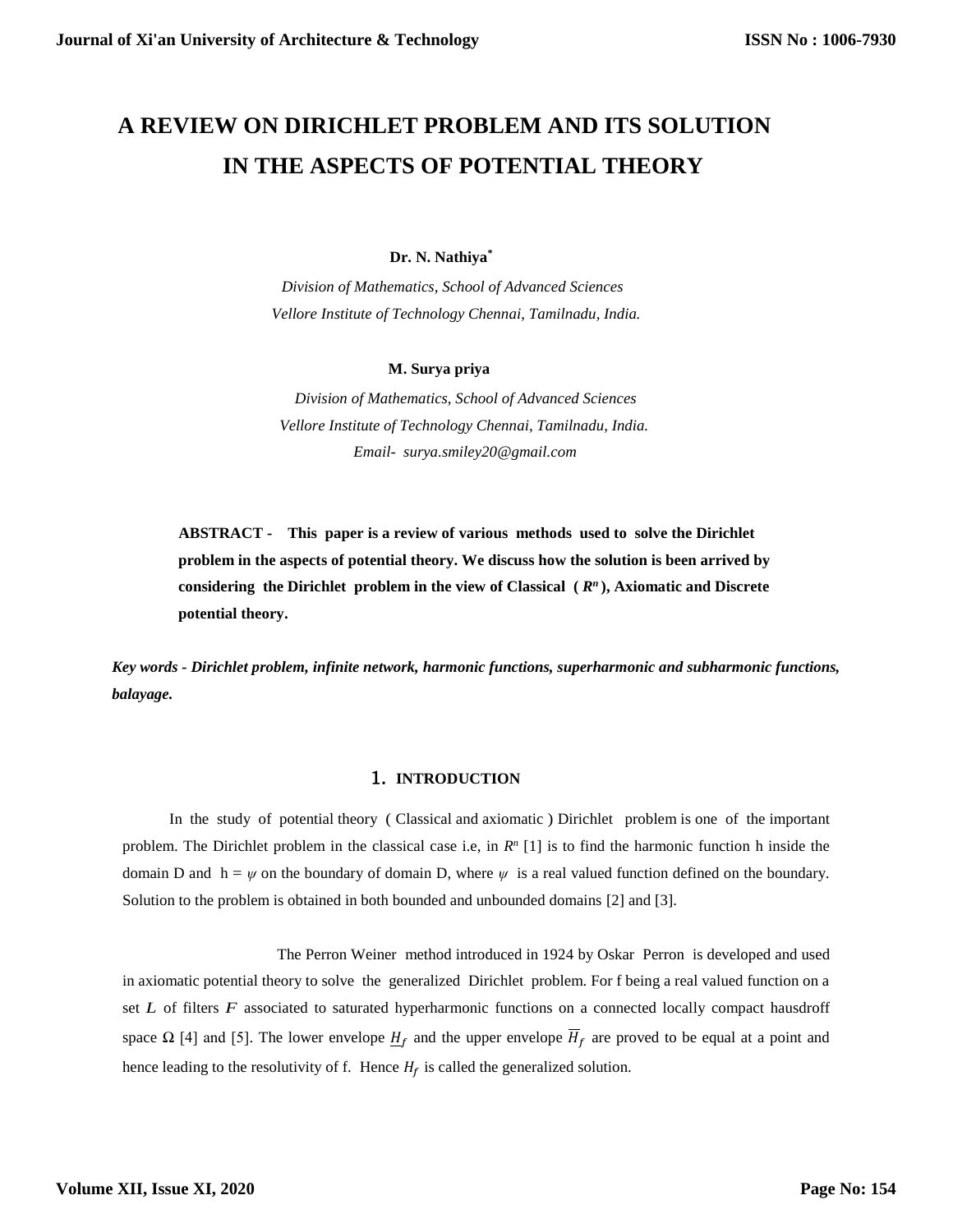In discrete case, Let B be a subset of an infinite network G [6]. Suppose f is a function defined on the boundary of subset B denoted by ∂*B* ∋ *u ≤ f ≤ v*, where v and u are real valued functions on B such that *u*  $\leq$  *v*. Then the problem is to prove that there exist a function h on B such that *u*  $\leq$  *h*  $\leq$  *v* on B, *h* = *f* on  $\partial$ B and  $\Delta h(x) = 0$  ( harmonic ) at each  $x \in \dot{B}$  ( interior of B ) [7].

### **2. CLASSICAL POTENTIAL THEORY**

In [8], Dirichlet problem is worked on an arbitrary open subset of  $R^n$  ( $n \geq 3$ ) with non compact boundaries. Let  $\Omega$  be a subset of  $R^n$  the problem is carried out by assuming that there exist atleast one connected component Ω, which extends upto infinity. The solution is framed using the PWB ( Perron's method, Wiener and Brelot refinements ) method.

The main result is the investigation of the regularity of infinity for  $\Omega$  which concludes whether there exists a unique solution (or) infinitely many solutions for the Dirichlet Problem, according as the Wiener series converges (or) diverges. The uniqueness of a bounded solution of Dirichlet problem is investigated by "thinness" of the complement of  $Ω$  at infinity.

 According to the Kelvin transformation counterpart it is concluded that regularity or irregularity of infinity has no effect in the uniqueness of the solution and as per measure theoretical counterpart the existence of unique (or) infinitely many solution is based on the existence of equilibrium measure for the complementary set  $\Omega^C$ .

 It is concluded that if the wiener series diverges then the regularity of infinity implies that there exist a unique, bounded solution. Conversely if the infinity is irregular as wiener series converges then there is infinitely many solutions. The classification discussed relates the difference between bounded and unbounded open sets with compact boundaries.

#### **3. DISCRETE POTENTIAL THEORY**

 Dirichlet problem is considered in an infinite network in **[9]**. The techniques used here are based on classical and axiomatic potential theory on the complex plane and Riemann surfaces. Solution to the problem is approximated by using lower and upper functions called subharmonic and superharmonic functions.

Taking Markov chains and Infinite electrical grids as examples of infinite graph the functions on it are studied. By infinite network they mean a triple  $(X, Y, t)$  where X and Y are countable collections of vertices and edges, f is a nonnegative number associated with any pair of vertices x and y such that  $t(x, y) > 0$  iff there exist an edge joining x and y. Poisson modification of superharmonic functions is constructed and used in defining greatest harmonic minorant further arriving at the solution of Dirichlet problem.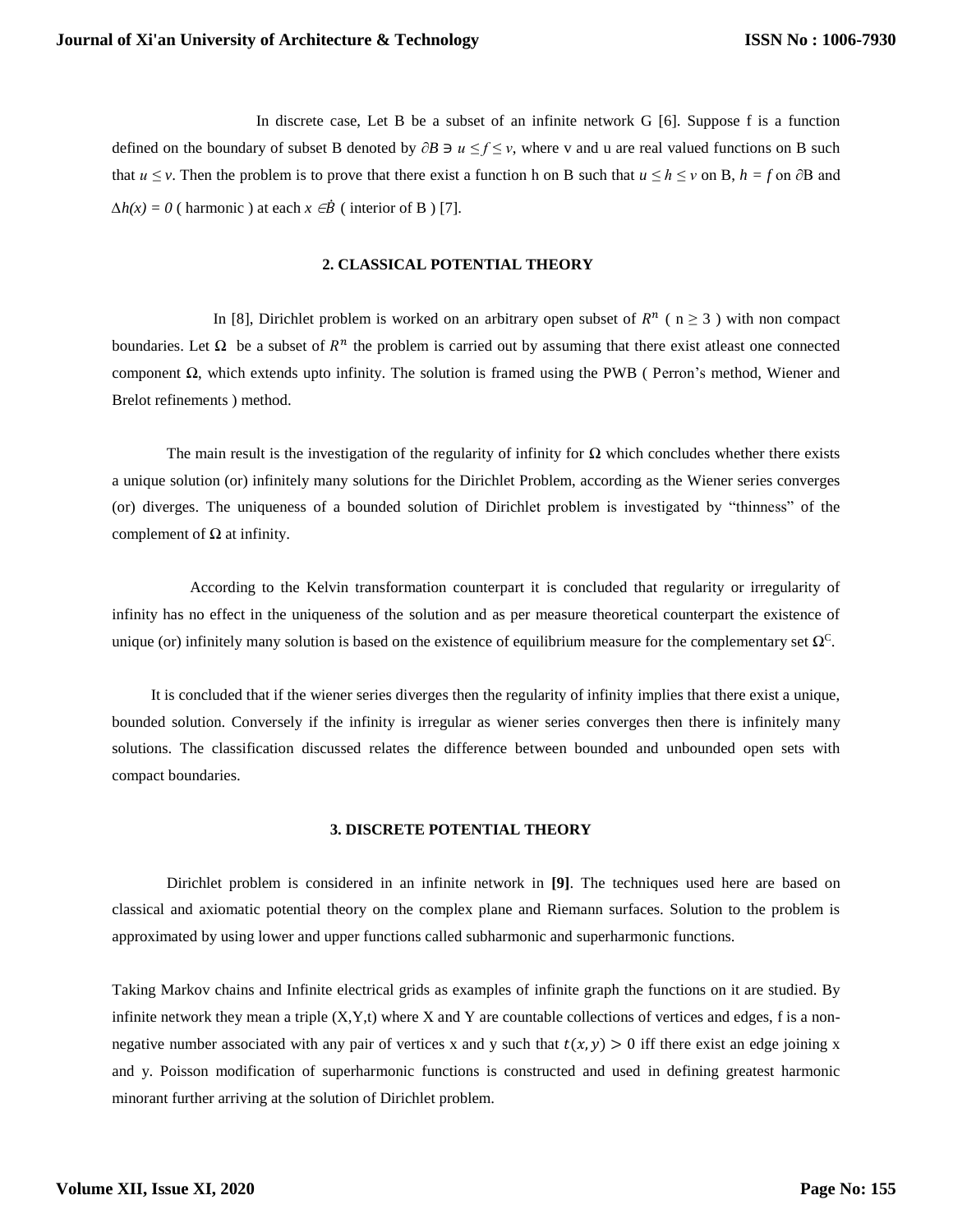The relation between the charges and potential on the conductors is significant for two conductors in isolation and is expressed as condenser principle and is obtained as a corollary of the classical Dirichlet solution. The distribution of mass on E ( subset of infinite network ) is done so that there is no mass on E and in such a way that there is no change in the potential outside E. Poincare's method is used in redistribution of mass and this process is called Balayage which is presented as a Dirichlet solution.

 In **[10]**, Generalised Dirichlet problem has been solved with respect to an arbitrary subset of vertices of an infinite network N. This paper is a study of functions from the classical potential theoretic point of view.

 Generalized Dirichlet problem is solved under certain restricted conditions. "For F being an arbitrary set in X and E be a subset of X. Let  $E \subset \dot{F}$  ( collection of all interior points of F ) and  $f \ge 0$  be a function defined on F / E. Suppose there exists a superharmonic function  $u \ge 0$  on F such that  $u \ge f$  on F / E. Then there exist a function  $h \ge 0$  on F such that  $0 \le h \le u$  on F,  $\triangle h = 0$  on E and  $h = f$  on F / E; moreover, if  $h_1$  is another function on F such that  $\Delta h_1 = 0$  on E and  $h_1 = f$  on F/E, then  $h_1 \ge h$  on F (i.e, h is the smallest of such functions )."

As a consequence of the generalized version of Dirichlet problem and its solution considered in an infinite network, some important results of potential theoretic concepts are obtained: Classical Dirichlet Problem, Potential-dominated Dirichlet Problem, Domination Principle, Greens potential, Poisson Kernal, Balayage, Green Kernal on a set, Dirichlet Poisson solution, Generalized Capacitary functions.

In general, Minimum principle is used for proving the uniqueness of the solution of Dirichlet problem considered in an infinite network in [9] and [10].

 The solution of Dirichlet problem and construction of superharmonic functions in the context of discrete potential theory is been discussed in **[11]**. A Cartier Tree T is a countably infinite connected graph which is locally finite and without loops. Dirichlet problem is investigated by considering a cartier tree T. A function  $g_e(x)$ in T for a vertex e is defined and proved to be superharmonic. A finite set of connected vertices in T is considered and the first part of the problem  $h(x) = f(x)$  is proved by the defined family of subharmonic functions and superharmonic functions, Further the harmonicity is proved by considering a vertex in the interior of tree and solving with subharmonic functions. Uniqueness of the solution is explained through maximum principle with the remark that the Dirichlet solution is obtained for unbounded sets also, but uniqueness cannot be obtained for the same.

Green's first formula for a tree is proved referring the result of [6]. Some consequences of Green's formula are obtained which also includes local representation of harmonic functions and flux at infinity .